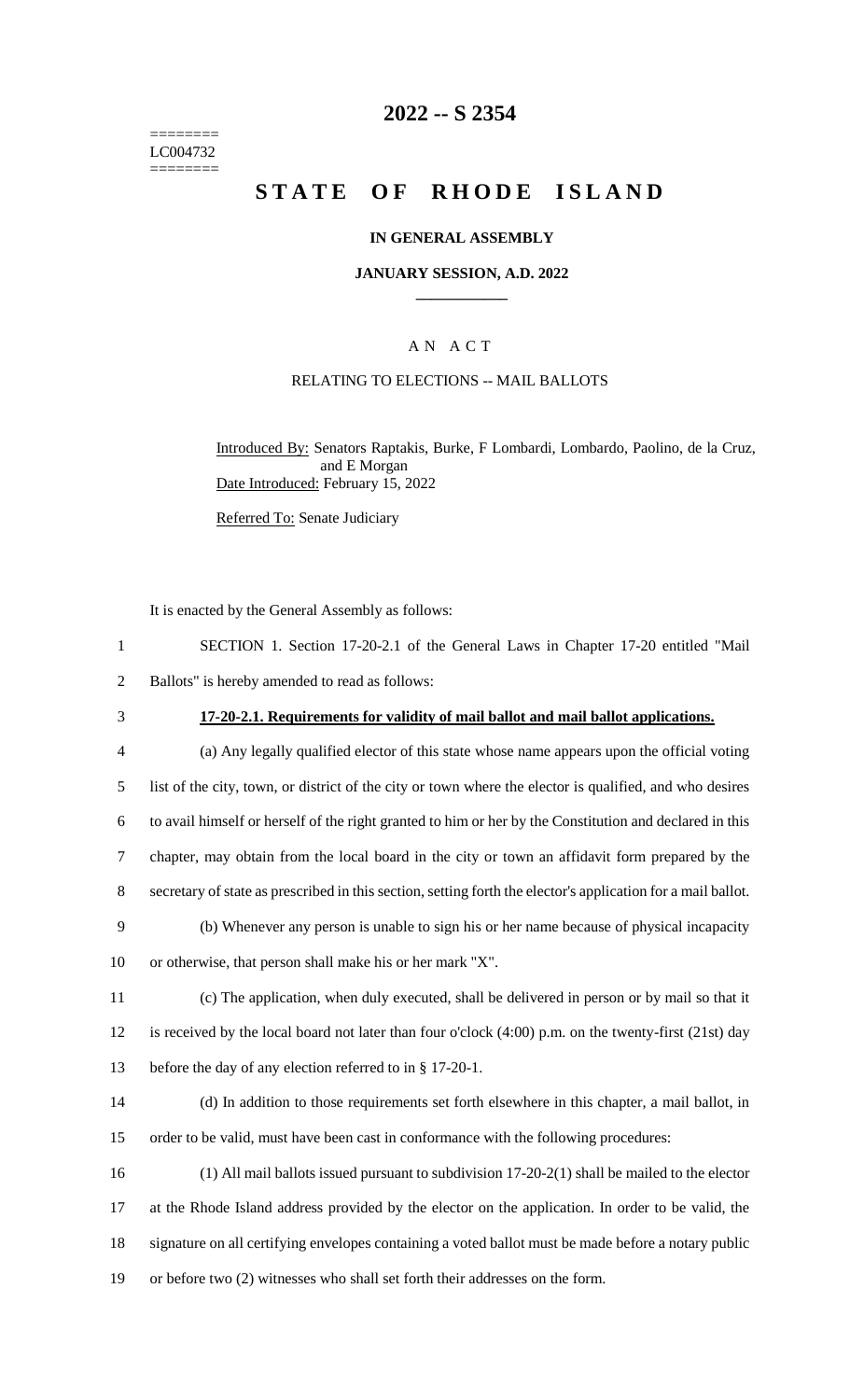(2) All applications for mail ballots pursuant to § 17-20-2(2) must state under oath the name and location of the hospital, convalescent home, nursing home, or similar institution where the elector is confined. All mail ballots issued pursuant to subdivision 17-20-2(2) shall be delivered to the elector at the hospital, convalescent home, nursing home, or similar institution where the elector is confined; and the ballots shall be voted and witnessed in conformance with the provisions of § 17-20-14.

 (3) All mail ballots issued pursuant to subdivision 17-20-2(3) shall be mailed to the address provided by the elector on the application or sent to the board of canvassers in the city or town where the elector maintains his or her voting residence. In order to be valid, the signature of the elector on the certifying envelope containing voted ballots does not need to be notarized or witnessed. Any voter qualified to receive a mail ballot pursuant to subdivision 17-20-2(3) shall also be entitled to cast a ballot pursuant to the provisions of United States Public Law 99-410 ("UOCAVA Act").

 (4) All mail ballots issued pursuant to subdivision 17-20-2(4) may be mailed to the elector at the address within the United States provided by the elector on the application or sent to the board of canvassers in the city or town where the elector maintains his or her voting residence. In order to be valid, the signature on all certifying envelopes containing a voted ballot must be made before a notary public, or other person authorized by law to administer oaths where signed, or where the elector voted, or before two (2) witnesses who shall set forth their addresses on the form. In order to be valid, all ballots sent to the elector at the board of canvassers must be voted in conformance with the provisions of § 17-20-14.2.

 (e) Any person knowingly and willfully making a false application or certification, or knowingly and willfully aiding and abetting in the making of a false application or certification, shall be guilty of a felony and shall be subject to the penalties provided for in § 17-26-1.

 (f) In no way shall a mail ballot application be disqualified if the voter's circumstances change between the time of making the application and voting his or her mail ballot as long as voter remains qualified to receive a mail ballot under the provisions of § 17-20-2. The local board of canvassers shall provide the state board of elections with written notification of any change in circumstances to a mail ballot voter.

 (g) Notwithstanding any other general law, rule or regulation to the contrary, under no circumstances may an unrequested or unsolicited mail ballot or mail ballot application be mailed 32 to any registered voter.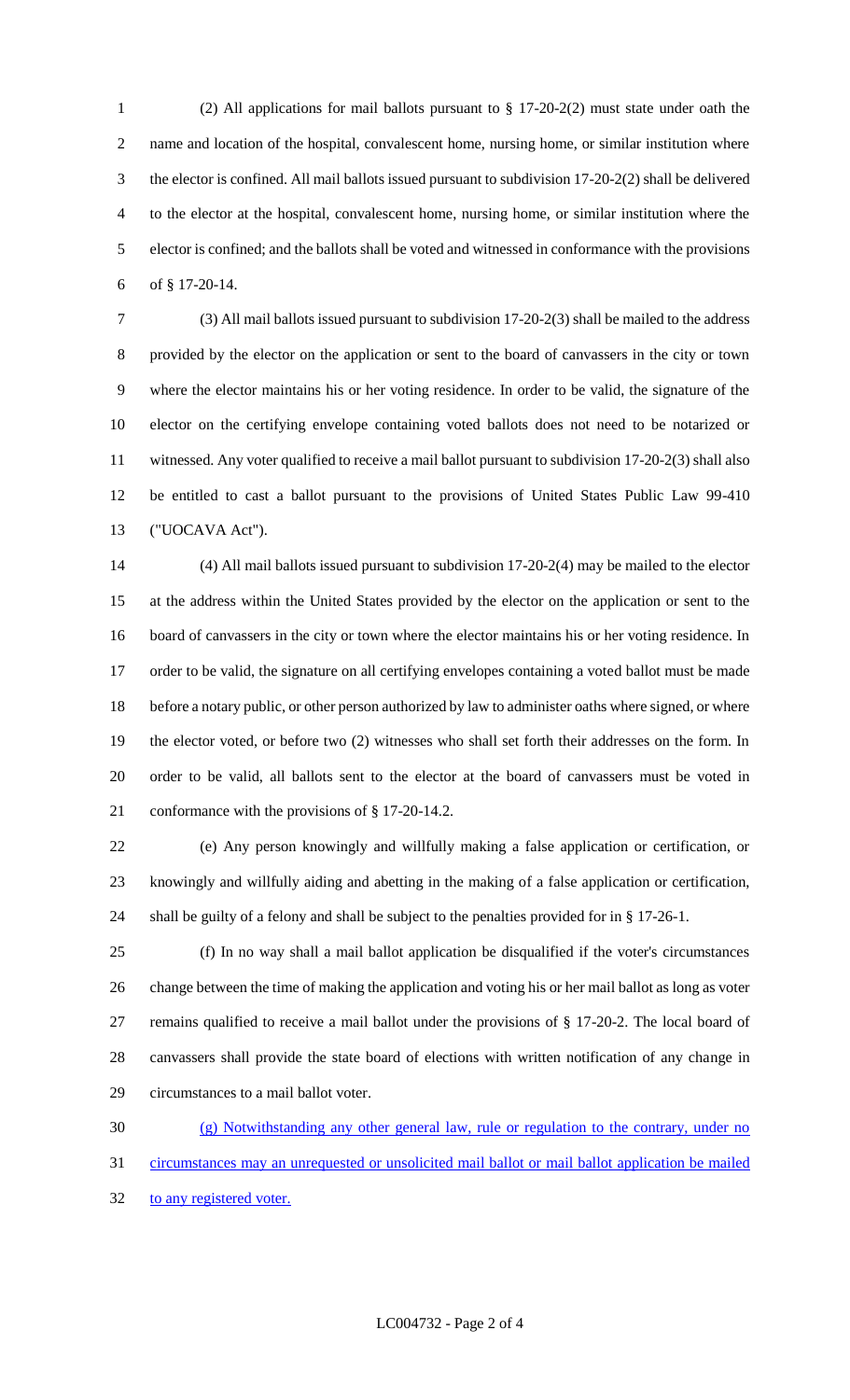1 SECTION 2. This act shall take effect upon passage.

#### $=$ LC004732  $=$